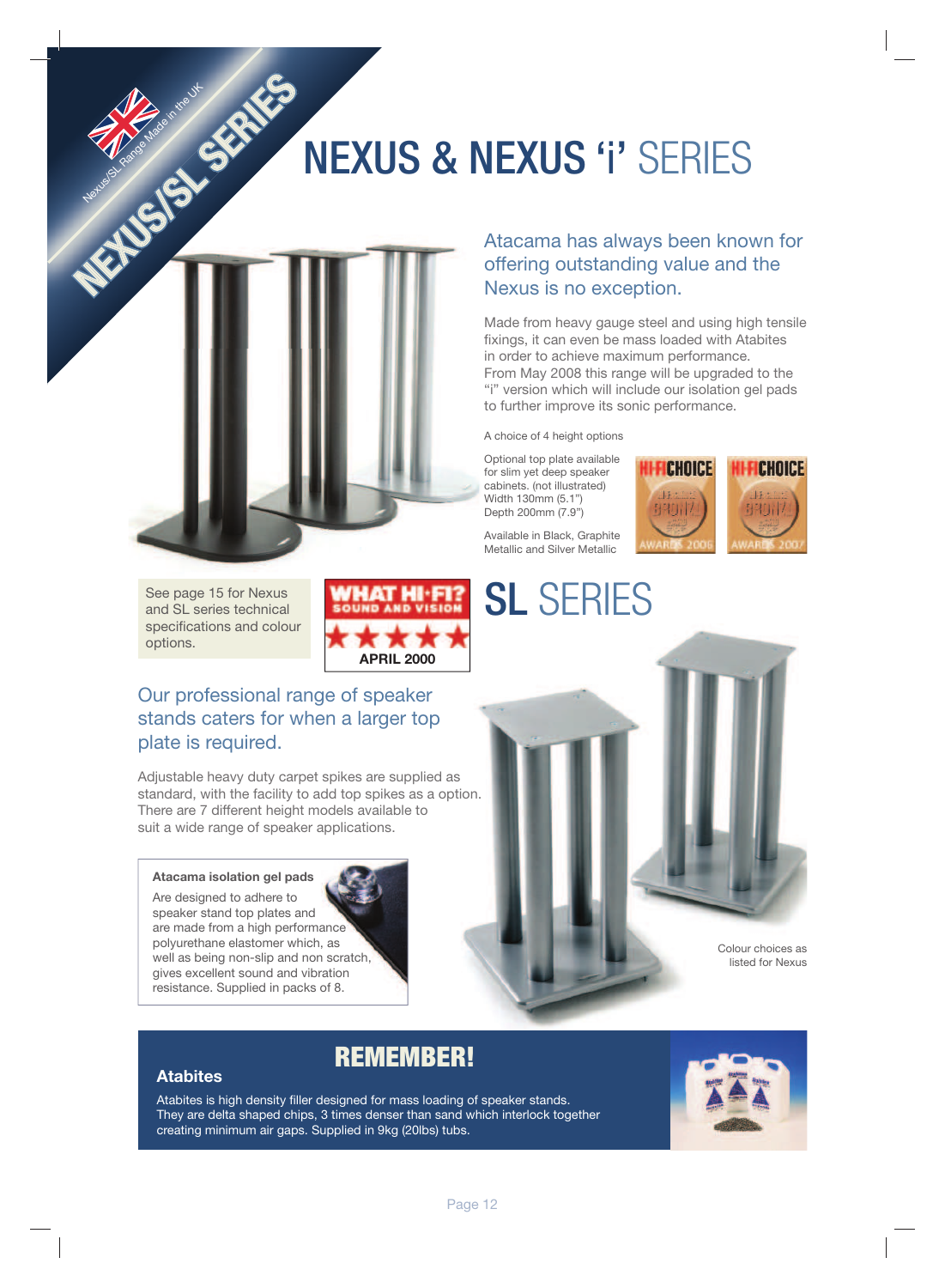# ECPLISE 1 LCD SUPPORT

With an emphasis on style, the Eclipse 1 offers a minimalist approach that really complements the latest LCD screens.

Capable of handling up to a screen size of 32" and 20kg in weight, it is available in silver, graphite or black with the glass base colour choice of artic frost or anthracite.

## **EQUINOX COLOUR SWATCHES**

Recommended colour combinations.



 Standard Black Piano Black Glass



 Silver Metallic Arctic Frost Glass



 Silver Metallic Piano Black Glass



Piano Black Glass

Graphite Metallic/Arctic Frost Glass also available (not illustrated)

# **COMING SOON**

## **HMS 1 & HMS 2**

ECLIPSE SERIES

Eclipse Range of Made in

Due summer 2008 **High Mass** Speaker stands HIGH END. NO COMPROMISE

# **TECHNICAL**







![](_page_1_Picture_22.jpeg)

![](_page_1_Figure_23.jpeg)

![](_page_1_Picture_25.jpeg)

![](_page_1_Figure_26.jpeg)